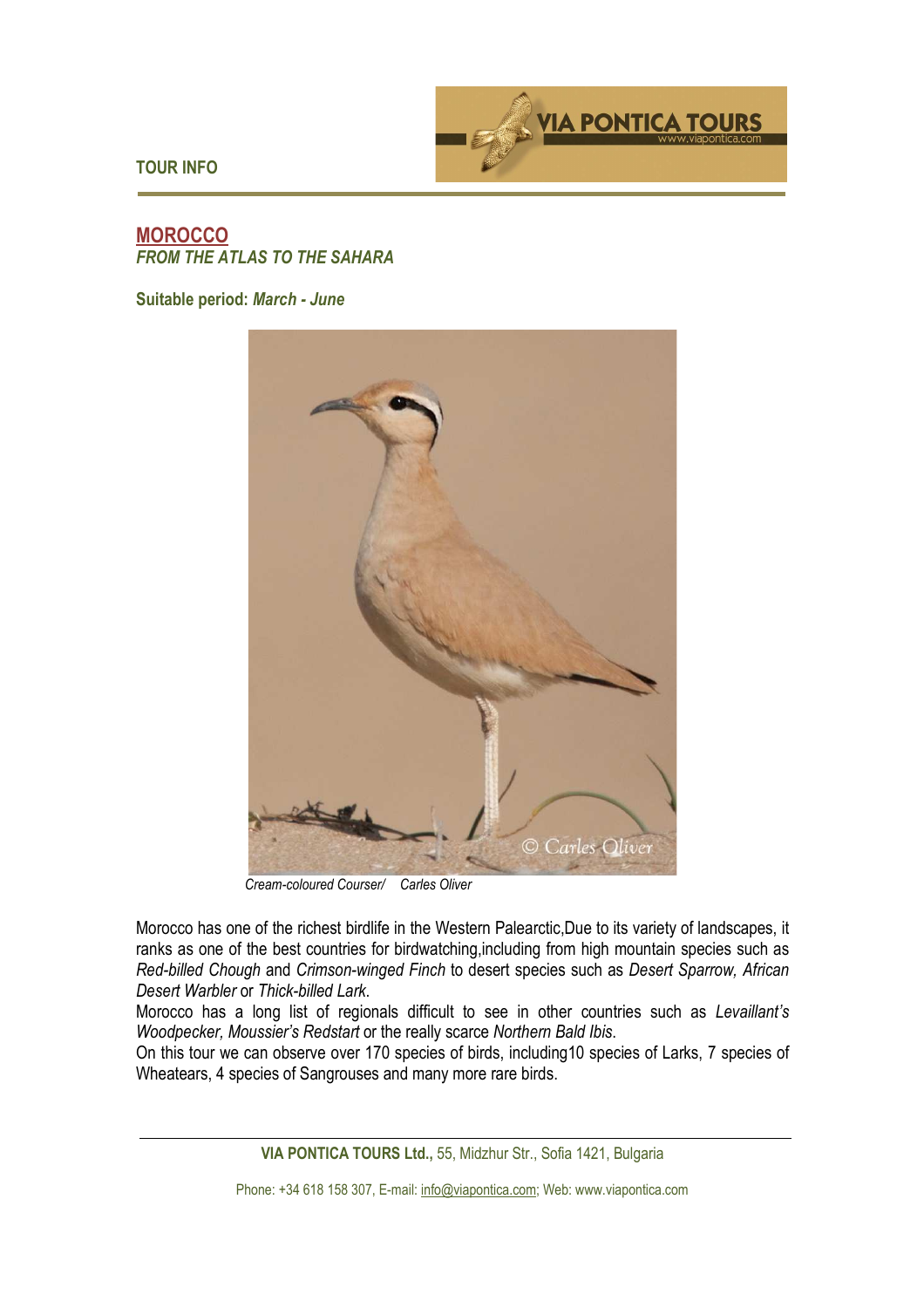# **Day by day itinerary**

# **Day 1.**

Meet and welcome in the Marrakech International Airport. This first day we will visit the Central High Atlas. The ski resort of Oukaïmeden offers good chances for the scarce *Crimson-winged Finch* and the beautiful *Atlas Horned Lark*. Along with them both *Red-billed and Alpine Choughs* are to be found. Other birds living here include *Common Rock Thrush* and *Alpine Accentor*. In the way up we will scan for other birds including *Levaillant's Woodpecker, Moussier's Redstart, Firecrest* and *Dartford Warbler*. Arrival to our hotel in Marrakech in the afternoon.

# **Day 2.**

Transfer to Agadir, arrival to our hotel and check-in. We will spend most of the day in Tamri. This is a world-famous spot for *Northern Bald Ibis*. We will enjoy of them as long as necessary. The plains where they live are also excellent for *Algerian Shrike, Thekla Lark, Black-eared Wheatears* and *Peregrine Falcon*. The small Tamri estuary is also an excellent place to look for *Spanish Sparrow, Isabelline Warbler, Moroccan Magpie, Red-rumped Swallow* and several species of migratory waders and gulls. During the afternoon we will spend some time in the Cape Tamri. This is a good place to look for *Shags* and sea birds (March-April) flying back North. *Northern Gannet* is a common view as so it is *Manx, Yelkouan & Sooty Shearwaters*.

# **Day 3.**

Early start to explore the Massa River in Souss-Massa National Park. This is an impressive wetland surrounded by coastal dunes where a huge number of migratory birds can be seen. *Purple Heron, Little Bittern, Purple Swamphen, Isabelline Warbler, Great Reed Warbler, Moustached Warbler, Black-crowned Tchagra, Brown-throated Martin* and *Eurasian Spoonbill* are only some of the birds that can appear. The area is also noted for Chamaleons living in the scrubs and the young Argan trees.

After lunch we will explore some small pools that can easily report *Marbled & White-headed Ducks*. It will also the moment to enjoy the beautiful Dorcas Gazelles living in the National Park after a reintroduction project. Transfer to Marrakech.

## **Day 4.**

This day we will cross the Atlas to go to the semi-desertic areas. We will have some good birds "en route" such as *Barbary Partridge, Rufous Bush Robin, African Blue Tit, Levaillant's Woodpecker* and *Seebohm's Wheatear*. The road is also noted for raptors and both *Bonelli's & Golden Eagle*s can still be seen. During the afternoon we will arrive to the semi-desert and we will enjoy the first views on birds such as *Trumpeter Finch, White-crowned Black Wheatear, Desert Grey Shrike* while searching for the scarce *Maghreb Wheatear*. Arrival to our hotel in Boulmane du Dades in late afternoon.

## **Days 5 & 6.**

We will explore the steppe lands around Boulmane du Dades. The area is noted for species such as *Temminck's Lark, Cream-coloured Courser, Thick-billed Lark, Long-legged Buzzard, Red-rumped Wheatear and Crowned & Black-bellied Sandgrouses*. Here it is also possible to see *Lesser Shorttoed Lark, Desert Wheatear* while both *Barbary & Lanner Falcons* can be seen hunting in the area. We will also explore the Gorge du Dades, where *Black Wheatear, Blue Rock Thrush, Trumperter Finch, Moussier's Redstart, Barbary Partridge, Desert Lark, Hoopoe* and *Tristam's & Spectacled*